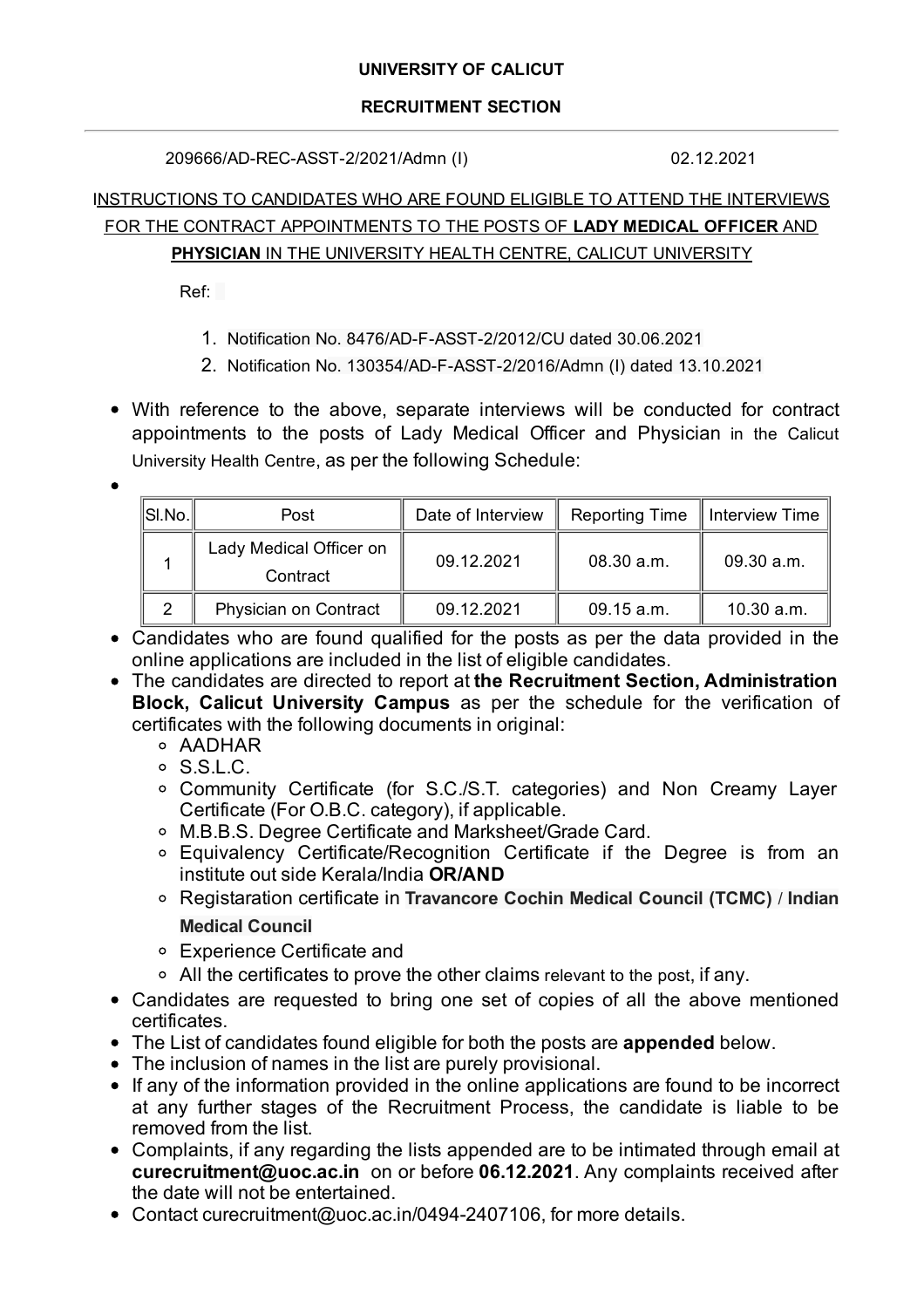# **APPENDIX**

### **List of candidates who are found eligible to attend the interview to the post of Lady Medical Officer (contract basis) in the Calicut University Health Centre**

| Notification No. 8476/AD-F-ASST-2/2012/CU dated 30.06.2021 |            |                      |            |                |
|------------------------------------------------------------|------------|----------------------|------------|----------------|
| Sl <sub>No</sub>                                           | ID         | <b>Name</b>          | <b>DOB</b> | <b>Remarks</b> |
| $\mathbf{1}$                                               | 2370000014 | <b>AMRUTHAP</b>      | 16/12/1994 |                |
| $\overline{2}$                                             | 2370000016 | <b>ANJALI B</b>      | 21/01/1996 |                |
| 3                                                          | 2370000022 | <b>ANSIRA CK</b>     | 01/07/1996 |                |
| $\overline{\mathbf{4}}$                                    | 2370000006 | <b>ARYA V</b>        | 04/08/1995 |                |
| 5                                                          | 2370000013 | <b>ASWATHY A</b>     | 03/06/1994 |                |
| $6\phantom{1}6$                                            | 2370000010 | <b>HUDA SUBAIR</b>   | 21/08/1995 |                |
| $\overline{7}$                                             | 2370000017 | <b>INDUJAK</b>       | 23/07/1994 |                |
| 8                                                          | 2370000015 | <b>JAYAPRIYA V.P</b> | 29/03/1995 |                |
| $\boldsymbol{9}$                                           | 2370000008 | <b>NABEELAT</b>      | 03/01/1996 |                |
| 10                                                         | 2370000021 | P. G JAYALAKSHMI     | 23/06/1988 |                |
| 11                                                         | 2370000020 | RAGHA MOHAN K        | 24/10/1994 |                |
| 12                                                         | 2370000009 | <b>RIZWANAE</b>      | 29/08/1990 |                |

### **List of candidates who are found eligible to attend the interview to the post of Physician (contract basis) in the Calicut University Health Centre**

| Notification Number 130354/AD-F-ASST-2/2016/Admn(I) dated 13.10.2021 |            |                    |            |                |
|----------------------------------------------------------------------|------------|--------------------|------------|----------------|
| Sl No                                                                | ID         | <b>Name</b>        | <b>DOB</b> | <b>Remarks</b> |
| 1                                                                    | 2790000409 | <b>ABHITHA C M</b> | 21/11/1994 |                |
| $\mathcal{P}$                                                        | 2790000338 | <b>AJITH V</b>     | 28/04/1993 |                |
| 3                                                                    | 2790000423 | <b>AMEERA</b>      | 28/07/1992 |                |
| 4                                                                    | 2790000129 | <b>ANAGHAP</b>     | 11/12/1993 |                |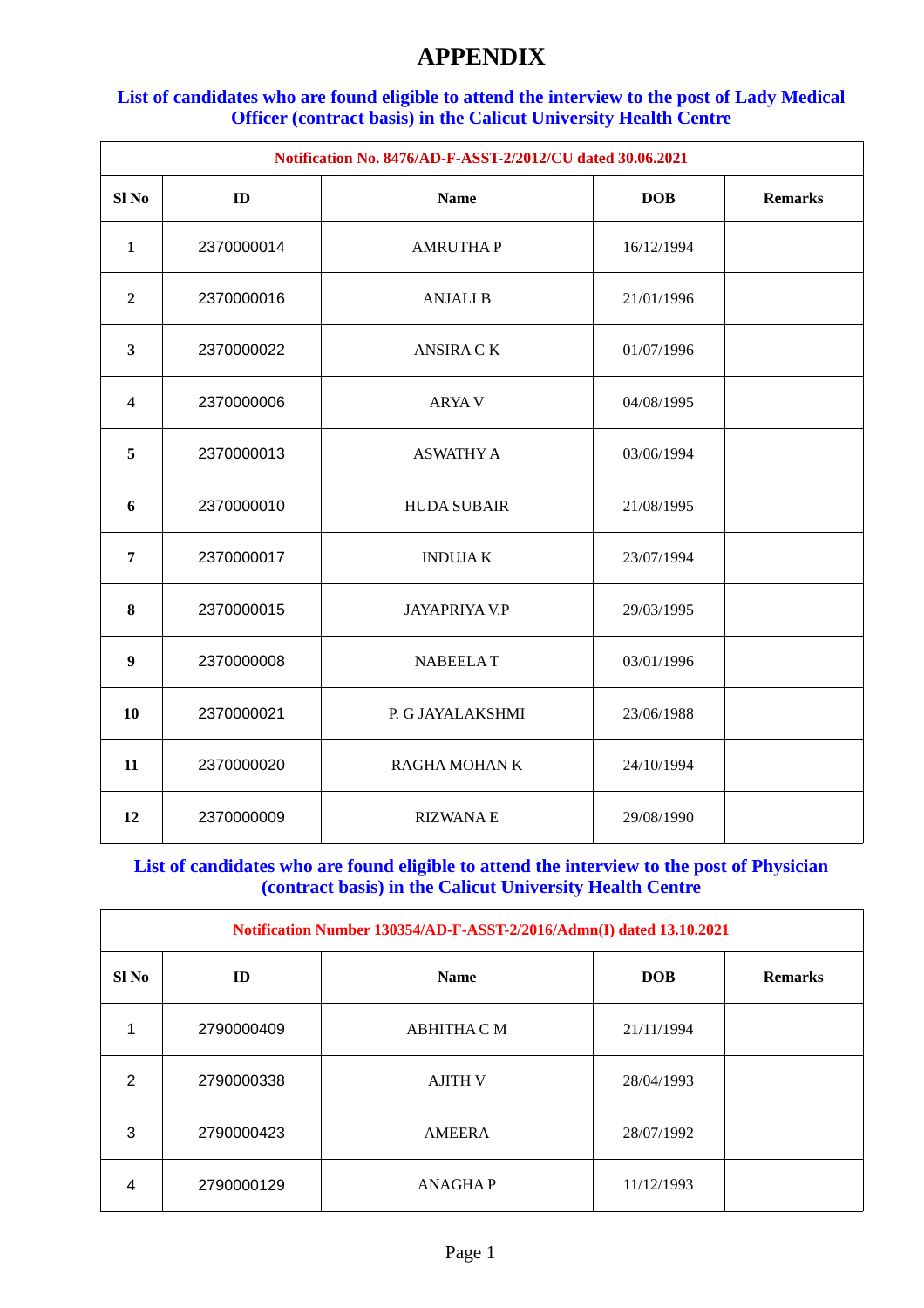| Sl <sub>No</sub> | ID         | <b>Name</b>               | <b>DOB</b> | <b>Remarks</b> |
|------------------|------------|---------------------------|------------|----------------|
| 5                | 2790000272 | ANAS FAIZ K C             | 07/01/1994 |                |
| 6                | 2790000445 | <b>ANJANA JOSE</b>        | 19/10/1989 |                |
| $\overline{7}$   | 2790000300 | ANOOSHA K                 | 02/10/1994 |                |
| 8                | 2790000441 | <b>ARUN MOHTP</b>         | 14/07/1988 |                |
| 9                | 2790000429 | <b>ATHUL AP</b>           | 23/12/1993 |                |
| 10               | 2790000294 | <b>BIJINA BHARATHAN K</b> | 14/03/1994 |                |
| 11               | 2790000228 | DEEPIKA CHANDRAN          | 11/01/1997 |                |
| 12               | 2790000370 | DRISSYA.P                 | 02/10/1992 |                |
| 13               | 2790000225 | <b>FAHEEM AREEKKAN</b>    | 12/12/1993 |                |
| 14               | 2790000239 | <b>FAIZ MOHAMED N</b>     | 10/01/1989 |                |
| 15               | 2790000439 | <b>FRANCO BABU</b>        | 05/02/1995 |                |
| 16               | 2790000229 | <b>JABIR PM</b>           | 22/11/1994 |                |
| 17               | 2790000433 | JINU                      | 24/06/1994 |                |
| 18               | 2790000283 | <b>JINU JOSEPH</b>        | 24/06/1994 |                |
| 19               | 2790000438 | <b>JOBIN ELIAS</b>        | 19/10/1986 |                |
| 20               | 2790000417 | <b>KENSON P KANESIOUS</b> | 20/10/1995 |                |
| 21               | 3310016236 | MAJUSHA.K                 | 06/12/1992 |                |
| 22               | 2790000237 | MOHAMMED BASIL K K        | 25/09/1998 |                |
| 23               | 2790000334 | MUHAMMED SHEREEF K        | 21/12/1993 |                |
| 24               | 2790000400 | NAJIYA C P                | 13/12/1994 |                |
| 25               | 2790000238 | P. G JAYALAKSHMI          | 23/06/1998 |                |
| 26               | 2790000163 | PRABHANCHA P NAIR         | 05/04/1993 |                |